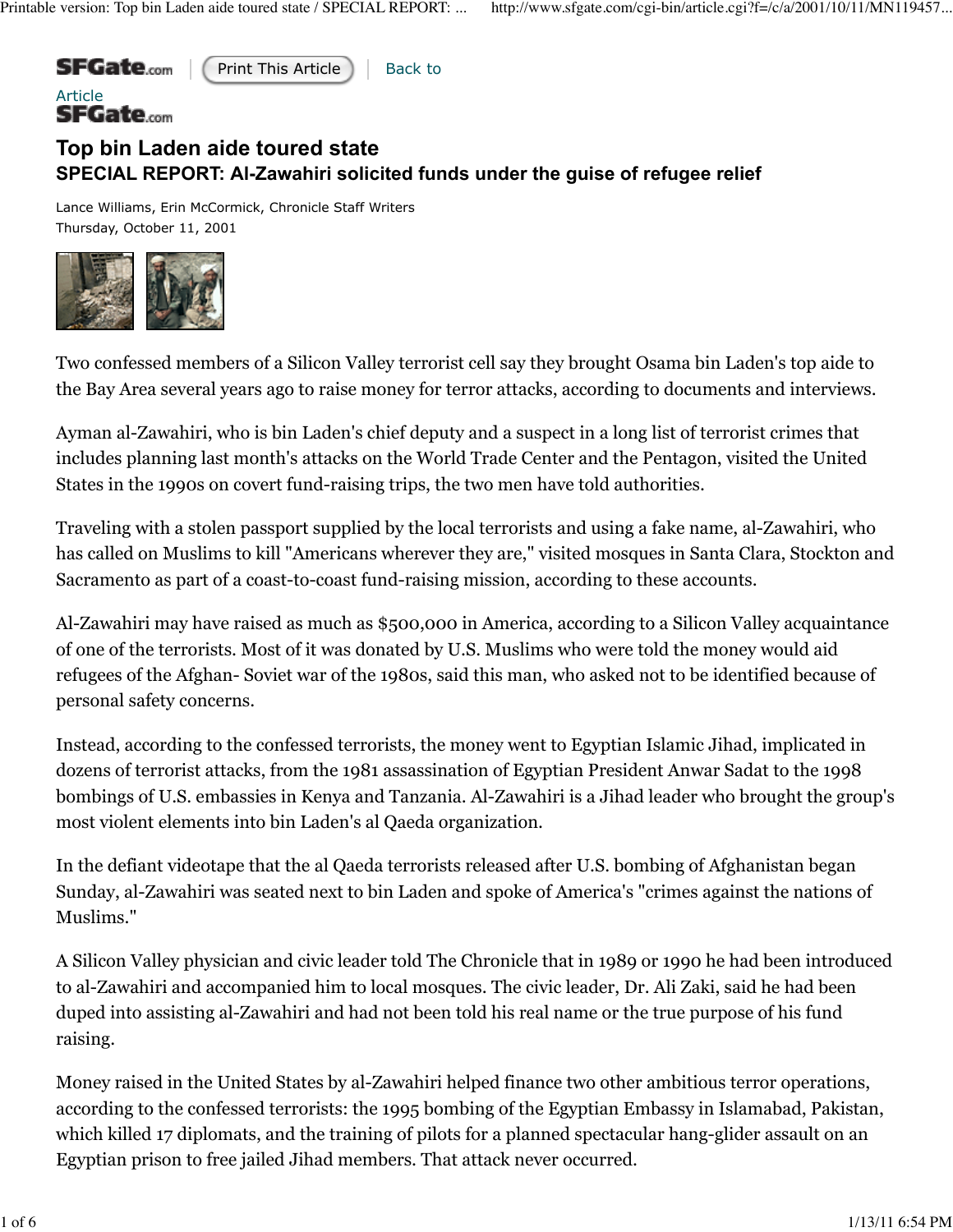Authorities learned of al-Zawahiri's fund raising in the Bay Area from Ali Mohamed, 48, and Khalid Abu-al-Dahab, 37, Egyptian-born U.S. citizens who have confessed that they served for a decade as Islamic Jihad operatives while living in Silicon Valley.

Mohamed is a former U.S. Army sergeant who has been identified as bin Laden's "California connection" and a trainer of his bodyguards.

Last year, he pleaded guilty in U.S. District Court in New York to conspiracy charges for helping bin Laden and al-Zawahiri plot the U.S. Embassy bombings that killed more than 200 people.

Mohamed said in court that he had twice brought al-Zawahiri to the United States in the 1990s to raise money for Islamic Jihad. Terrorism experts say they believe he provided more detail in private briefings to investigators.

Dahab is a former Egyptian medical student turned Silicon Valley car salesman who was known in Santa Clara as Khaled Mohamed.

He was arrested in Cairo in a 1998 government sweep aimed at crippling Islamic Jihad, and he is serving a 15-year prison term meted out by a military court. Egyptian authorities say Dahab confessed to serving as a terrorist operative while living in Santa Clara, transferring funds raised in the Bay Area to Jihad cadres abroad and facilitating communication between Jihad leaders in Egypt and those in terrorist camps in Afghanistan.

He said he and Mohamed had brought al-Zawahiri to California in 1995 to raise money for terrorist operations, according to accounts of his confession.

The Chronicle learned the story of al-Zawahiri's U.S. fund raising from court records, interviews with knowledgeable sources and Arab-language news accounts of Egyptian court proceedings. Steven Emerson, an author and national security expert, provided research material.

Experts said the existence of the Santa Clara terrorist cell -- and its role in bringing al-Zawahiri here - showed both the boldness of America's terrorist enemy and the nation's vulnerability to infiltration by terrorist groups.

"The very fact that someone like Zawahiri came to the U.S., that in itself should be quite stunning to many Americans," said Khalid Duran of Washington, D.C., a terrorism expert and author who has written about the Santa Clara cell.

"He is the No. 2 man, bin Laden's right-hand man, and in a way even more. He is like his teacher, his mentor."

In addition to fund raising, al-Zawahiri was in the United States "to see whom he could recruit here, what could be done here -- preparing the establishment of a base," Duran said.

Harvey Kushner, a professor of criminology at Long Island University and international terrorism expert, said that for years radical Islamic groups had raised money in the United States under the guise of refugee relief.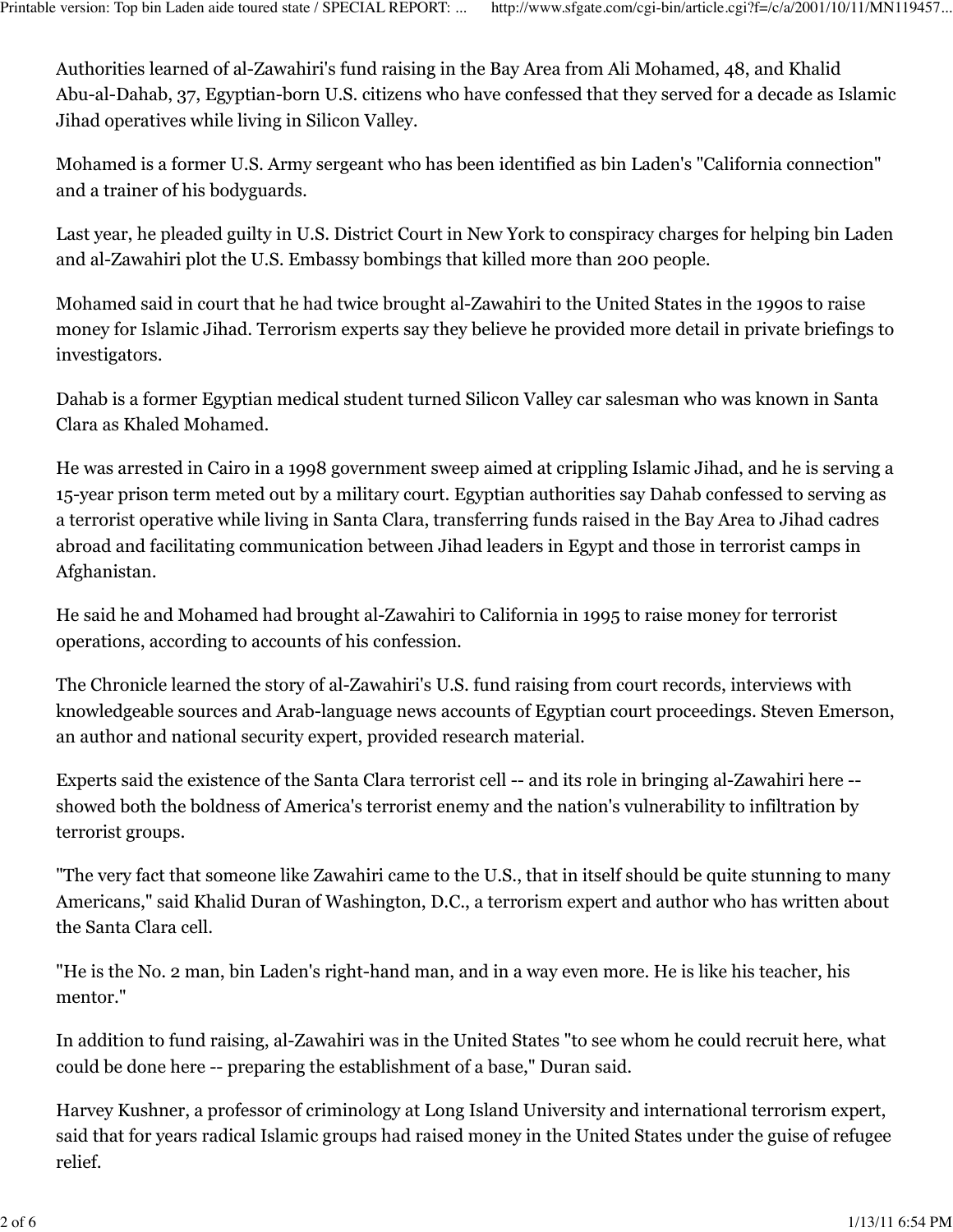"That way they end up with money that's fungible and ostensibly raised for a legitimate purpose," he said. "Then, it ends up being used for a bombing or something like that.

"A lot of (donors) didn't know where the money was going; some knew exactly where it was going."

## **Egyptian islamic jihad**

According to documents and interviews, al-Zawahiri, 50, is the scion of a wealthy Egyptian family and grandson of one of the founders of the Arab League.

He was trained as a surgeon, but his medical career was sidetracked by his involvement in Islamic Jihad, a radical movement that has mounted a violent challenge to Egypt's moderate stance in cultural and foreign affairs.

Islamic Jihad has denounced the Egyptian government for everything from making peace with Israel to its attempts to stamp out the practice of female circumcision, according to a review of the group's communiques.

For more than two decades, it has sought to overthrow the government and convert Egypt into a Taliban-style fundamentalist Islamic state. Its most spectacular act was murdering Sadat, architect of Egypt's peace initiative with Israel.

Dozens of Jihad members, including al-Zawahiri, were arrested. He spent three years in prison on weapons charges. Then he went to Afghanistan, where he served as a medical officer for the Islamic guerrillas in the Afghan-Soviet war. He befriended bin Laden, a wealthy Saudi who was in Afghanistan financing and training the guerrilla fighters who drove the Soviets out in 1989.

Bin Laden and al-Zawahiri became increasingly anti-American after the United States defeated Iraq in the 1991 Persian Gulf War, and they began advocating a jihad, or holy war, to drive America from the Middle East.

Al-Zawahiri emerged as Islamic Jihad's leader, and he repeatedly sent Jihad fighters on missions sponsored by bin Laden.

Among the actions the two are suspected of masterminding: the 1993 ambush of U.S. Army Rangers in Somalia, which left 18 Americans dead; the bombings of the Egyptian Embassy in Pakistan in 1995 and the U.S. embassies in East Africa in 1998; and this year's attack on the World Trade Center and the Pentagon.

In 1998, al-Zawahiri signed a bin Laden fatwa, or decree, calling on Muslims to kill Americans worldwide as part of a holy war against "Jews and Crusaders."

## **Terrorists' trails**

The two confessed terrorists who brought al-Zawahiri here also had long- standing ties to Islamic Jihad.

Mohamed told U.S. authorities he had joined Islamic Jihad in 1981, while he was serving as a major in the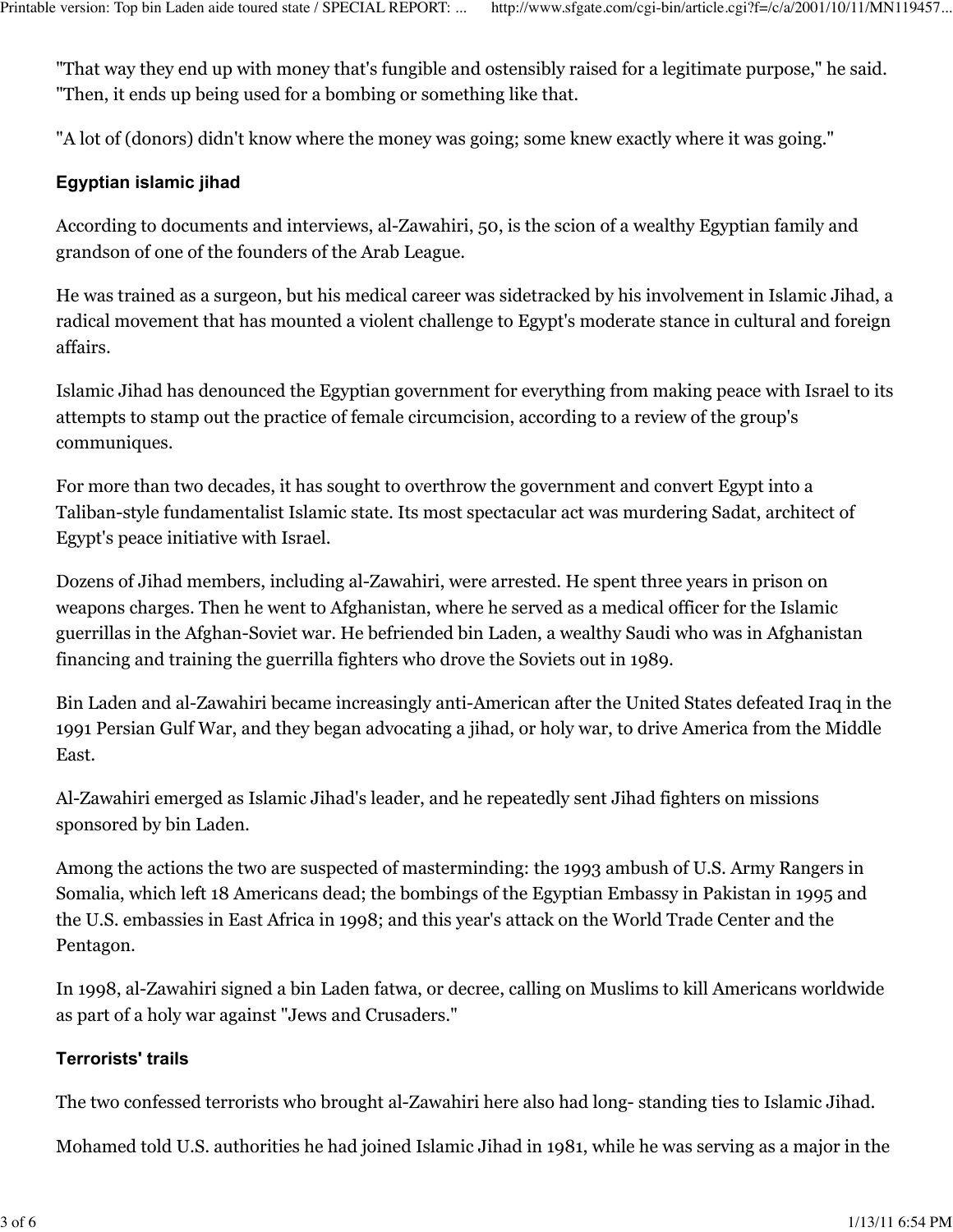Egyptian army. He said he had left the army and emigrated to the United States in 1985, obtaining U.S. citizenship after marrying a Santa Clara woman whom he met on his flight to America.

Mohamed spent three years in the U.S. Army, then returned to Silicon Valley,

where he attended Santa Clara's An-Noor mosque and worked as a security guard and at a home computer business. Through Islamic Jihad, he said, he had joined bin Laden's al Qaeda. Each year, he said, he spent months abroad, training bin Laden's fighters in camps in Afghanistan and the African nation of Sudan. While in Africa, he scouted the U.S. Embassy in Kenya, target of a suicide bombing in 1998.

Dahab said he had been drawn into Islamic Jihad after befriending Mohamed in Egypt.

According to an account of his confession published in the Arabic-language newspaper Al-Sharq al-Awsat, Dahab quit medical school in 1986 and followed Mohamed to the United States, renting an apartment in Santa Clara.

Within weeks of arriving, Dahab met and married an American woman. That marriage collapsed within a month, court records show. Dahab wed another American woman, but that marriage also ended in divorce within a year.

A third marriage, to another American, produced four children and helped him win U.S. citizenship, according to the source who met him at the mosque in Santa Clara.

Dahab worked as a maintenance man at Kaiser Hospital in Santa Clara and as a salesman at a Silicon Valley auto dealership, according to records and interviews.

He also assisted Mohamed on Jihad tasks, according to accounts of his confession.

One involved a planned hang-glider attack on the Liman Turra Prison complex near Cairo to liberate Jihad leaders, some of whom had been locked up since the Sadat assassination. According to the plan, Jihad hang-gliders would swoop off a nearby mountain into the prison grounds, setting off explosives and causing a panic to allow the jailbreak to occur.

In about 1990, on Mohamed's orders, Dahab said, he took hang-glider lessons in San Francisco.

"After I completed a course on the flying of gliders in the United States, (Mohamed) asked me to travel to Afghanistan with a model glider to train the Egyptian elements present there," he said.

The plan was later dropped, and Dahab returned here and served as a Jihad telephone operator, receiving calls from terrorists throughout the Arab world and patching them through to Jihad members in Egypt, he told authorities.

According to accounts of the confession, Dahab said that in 1995, he and Mohamed had brought al-Zawahiri into the United States. The terrorist leader traveled under the alias of Abd-al-Mu'izz, using a forged passport that Mohamed had obtained.

Dahab and Mohamed introduced al-Mu'izz to leaders of the An-Noor mosque in Santa Clara. Duran, the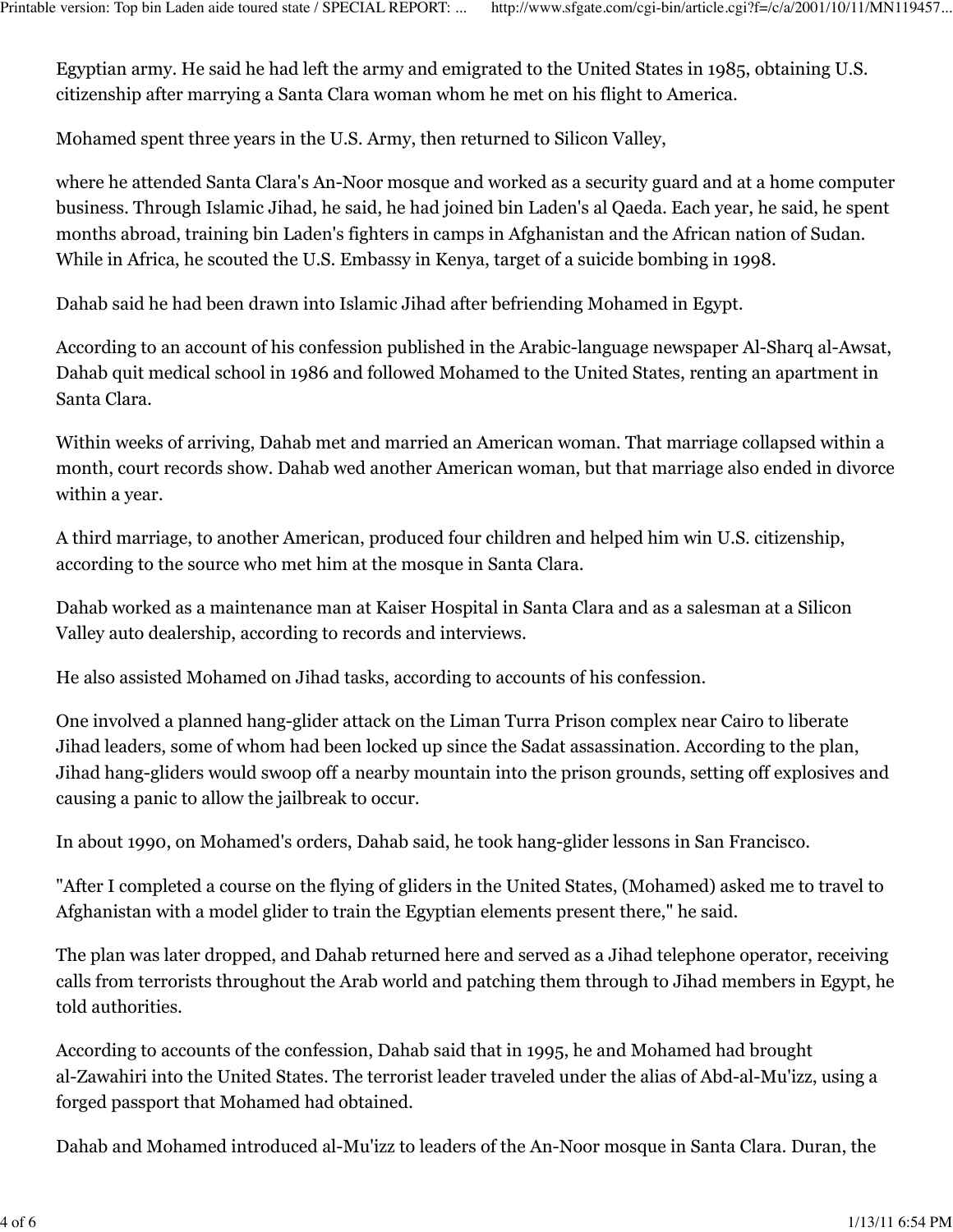terrorism expert, has written that parishioners there were cool to the fund-raising pitch. Omar Ahmad, spokesman for the mosque, said that he couldn't find anyone there who remembered al-Zawahiri's visit and that Dahab's account had come as a surprise to mosque members.

The terrorist spent weeks in the country, Dahab said, and raised far more money at other mosques in Northern California, Texas and New York: hundreds of thousands, Dahab told authorities.

According to accounts of his confession, Dahab said al-Zawahiri had used money raised on the tour to pay for the bombing of the Egyptian Embassy in Islamabad.

Discrepancies exist regarding the timing and number of al-Zawahiri's U.S. visits. According to Arab press accounts and terrorism experts familiar with the case, Dahab's confession describes a single U.S. visit in 1995. Sources who were interviewed by the FBI say the agents were convinced the visit occurred that year. In court, Mohamed said he twice had brought al-Zawahiri here in the 1990s, but didn't specify dates.

But the 1995 visit was heatedly denied by another person Dahab identified as facilitating al-Zawahiri's visit -- Zaki, the South Bay physician and civic leader.

In accounts of the confession, Dahab said that Zaki and his brother, a New York pharmacist, had accompanied al-Zawahiri on his 1995 fund-raising tour. Dahab also said Zaki had paid for shipping the hang-glider to Afghanistan.

In an interview, Zaki said he knew of only one U.S. visit by al-Zawahiri -- in 1989 or 1990, at a time when the Afghan struggle against the Soviets was either still under way or only recently over. The United States had strongly backed the Afghan freedom fighters, he pointed out.

Zaki said he had been introduced to "Dr. Mu'izz," al-Zawahiri's fake name, by Mohamed and Dahab, whom Zaki said he knew because both worshipped at the same mosque. He provided limited help for what he believed was a charitable cause, he said.

"I have been investigated by the FBI, and I testified before the grand jury for the bin Laden case, and I explained to them, (al-Zawahiri) might have been (here) in the mid-'90s, but the only time I met Mr. Zawahiri was in 1989 or 1990, and he came with a different name as a representative of the Red Crescent, which is equivalent to the Red Cross," he said.

Zaki said he had learned the terrorist connections of Mohamed and Dahab -- and the true name of "Dr. Mu'izz" -- only after the Santa Clara men were arrested.

He also denied knowingly helping to finance the hang-glider mission. He said Dahab's confession had been made under torture and that the man had falsely implicated him.

"If any of this were true, I would have been indicted," he said.

Zaki's attorney, former U.S. Rep. Pete McCloskey, said Zaki had fully cooperated with FBI agents and a U.S. grand jury that questioned him about al- Zawahiri after Mohamed and Dahab were arrested.

He described Zaki as a law-abiding and religious man who would never knowingly support terrorism and